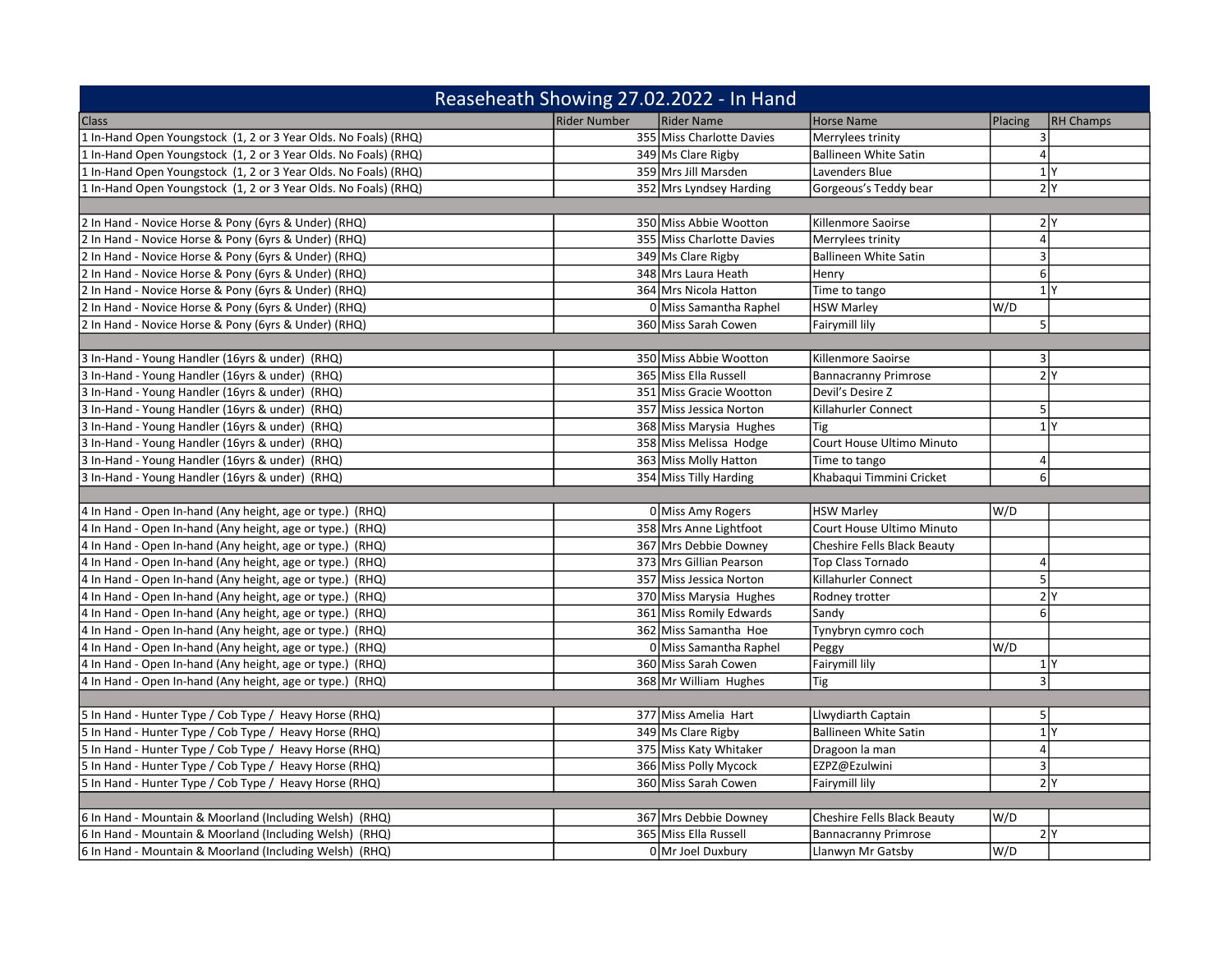| 6 In Hand - Mountain & Moorland (Including Welsh) (RHQ)                       | 361 Miss Romily Edwards   | Sandy                     |     | 4              |  |
|-------------------------------------------------------------------------------|---------------------------|---------------------------|-----|----------------|--|
| 6 In Hand - Mountain & Moorland (Including Welsh) (RHQ)                       | 362 Miss Samantha Hoe     | Tynybryn cymro coch       |     | $\overline{3}$ |  |
| 6 In Hand - Mountain & Moorland (Including Welsh) (RHQ)                       | 378 Miss Samantha Raphel  | Bringlee GemSurprise      |     | 1 <sup>N</sup> |  |
|                                                                               |                           |                           |     |                |  |
| 7 In Hand - Coloureds and Traditional Gypsi Cob (RHQ)                         | 379 Miss Amy Rogers       | <b>HSW Marley</b>         |     | $6 \mid$       |  |
| 7 In Hand - Coloureds and Traditional Gypsi Cob (RHQ)                         | 371 Mrs Carole Hill       | Pride                     |     |                |  |
| 7 In Hand - Coloureds and Traditional Gypsi Cob (RHQ)                         | 356 Miss Charlotte Davies | Top Rock Shasmin          |     | 4              |  |
| 7 In Hand - Coloureds and Traditional Gypsi Cob (RHQ)                         | 0 Miss Donna Hoe          | JAYDEES MISS UNIQUE       | W/D |                |  |
| 7 In Hand - Coloureds and Traditional Gypsi Cob (RHQ)                         | 374 Miss Jasmine Smith    | SD MICKEY BLUE EYE        |     | 1 <sup>Y</sup> |  |
| 7 In Hand - Coloureds and Traditional Gypsi Cob (RHQ)                         | 364 Mrs Nicola Hatton     | Time to tango             |     | 5              |  |
| 7 In Hand - Coloureds and Traditional Gypsi Cob (RHQ)                         | 366 Miss Polly Mycock     | EZPZ@Ezulwini             |     |                |  |
| 7 In Hand - Coloureds and Traditional Gypsi Cob (RHQ)                         | 378 Miss Samantha Raphel  | Peggy                     |     | $\vert$ 3      |  |
| 7 In Hand - Coloureds and Traditional Gypsi Cob (RHQ)                         | 368 Mr William Hughes     | Tig                       |     | 2Y             |  |
|                                                                               |                           |                           |     |                |  |
| 8 In Hand - Shetland and Miniature Pony (RHQ)                                 | 355 Miss Charlotte Davies | Merrylees trinity         |     | 2 <sup>N</sup> |  |
| 8 In Hand - Shetland and Miniature Pony (RHQ)                                 | 356 Miss Charlotte Davies | Top Rock Shasmin          |     | 1 <sup>N</sup> |  |
| 8 In Hand - Shetland and Miniature Pony (RHQ)                                 | 352 Mrs Lyndsey Harding   | Gorgeous's Teddy bear     |     | 3              |  |
| 8 In Hand - Shetland and Miniature Pony (RHQ)                                 | 354 Miss Tilly Harding    | Khabaqui Timmini Cricket  |     | 4              |  |
|                                                                               |                           |                           |     |                |  |
| 9 In Hand - Alternative Colour i.e., Spotted/ Palomino/ Duns/ Cremellos (RHQ) | 377 Miss Amelia Hart      | Llwydiarth Captain        |     | 4              |  |
| 9 In Hand - Alternative Colour i.e., Spotted/ Palomino/ Duns/ Cremellos (RHQ) | 355 Miss Charlotte Davies | Merrylees trinity         |     | 3              |  |
| 9 In Hand - Alternative Colour i.e., Spotted/ Palomino/ Duns/ Cremellos (RHQ) | 376 Mrs Karen Potter      | Prairie Dawn Rose         |     | 2 <sub>Y</sub> |  |
| 9 In Hand - Alternative Colour i.e., Spotted/ Palomino/ Duns/ Cremellos (RHQ) | 378 Miss Samantha Raphel  | Bringlee GemSurprise      |     | 1 <sup>N</sup> |  |
|                                                                               |                           |                           |     |                |  |
| 10 In Hand - Veterans (15yrs & Over) (RHQ)                                    | 371 Mrs Carole Hill       | Pride                     |     | 5              |  |
| 10 In Hand - Veterans (15yrs & Over) (RHQ)                                    | 372 Miss Elly Koopman     | Nugget                    |     | 4              |  |
| 10 In Hand - Veterans (15yrs & Over) (RHQ)                                    | 373 Mrs Gillian Pearson   | Top Class Tornado         |     | 1 <sup>Y</sup> |  |
| 10 In Hand - Veterans (15yrs & Over) (RHQ)                                    | 353 Mrs Shelley Wootton   | Hollycroft Dreamcatcher   |     | $6 \mid$       |  |
| 10 In Hand - Veterans (15yrs & Over) (RHQ)                                    | 366 Miss Polly Mycock     | EZPZ@Ezulwini             |     | 2 <sup>1</sup> |  |
|                                                                               | 361 Miss Romily Edwards   | Sandy                     |     | 3              |  |
|                                                                               |                           |                           |     |                |  |
| 11 In - Hand - Riding Horse / Hack Type / RoR (RHQ)                           | 383 Ms Amanda Carter      | Youandmeandtime           |     | 4              |  |
| 11 In - Hand - Riding Horse / Hack Type / RoR (RHQ)                           | 358 Mrs Anne Lightfoot    | Court House Ultimo Minuto |     | 3              |  |
| 11 In - Hand - Riding Horse / Hack Type / RoR (RHQ)                           | O Miss Donna Hoe          | JAYDEES MISS UNIQUE       | W/D |                |  |
| 11 In - Hand - Riding Horse / Hack Type / RoR (RHQ)                           | 357 Miss Jessica Norton   | Killahurler Connect       |     | 2 <sub>Y</sub> |  |
| 11 In - Hand - Riding Horse / Hack Type / RoR (RHQ)                           | 378 Miss Samantha Raphel  | Peggy                     |     | 1 <sup>N</sup> |  |
|                                                                               |                           |                           |     |                |  |
| Champion                                                                      | 378 Miss Samantha Raphel  | Bringlee GemSurprise      |     | 1              |  |
| Reserve Champion                                                              | 374 Miss Jasmine Smith    | <b>SD MICKEY BLUE EYE</b> |     | $\overline{2}$ |  |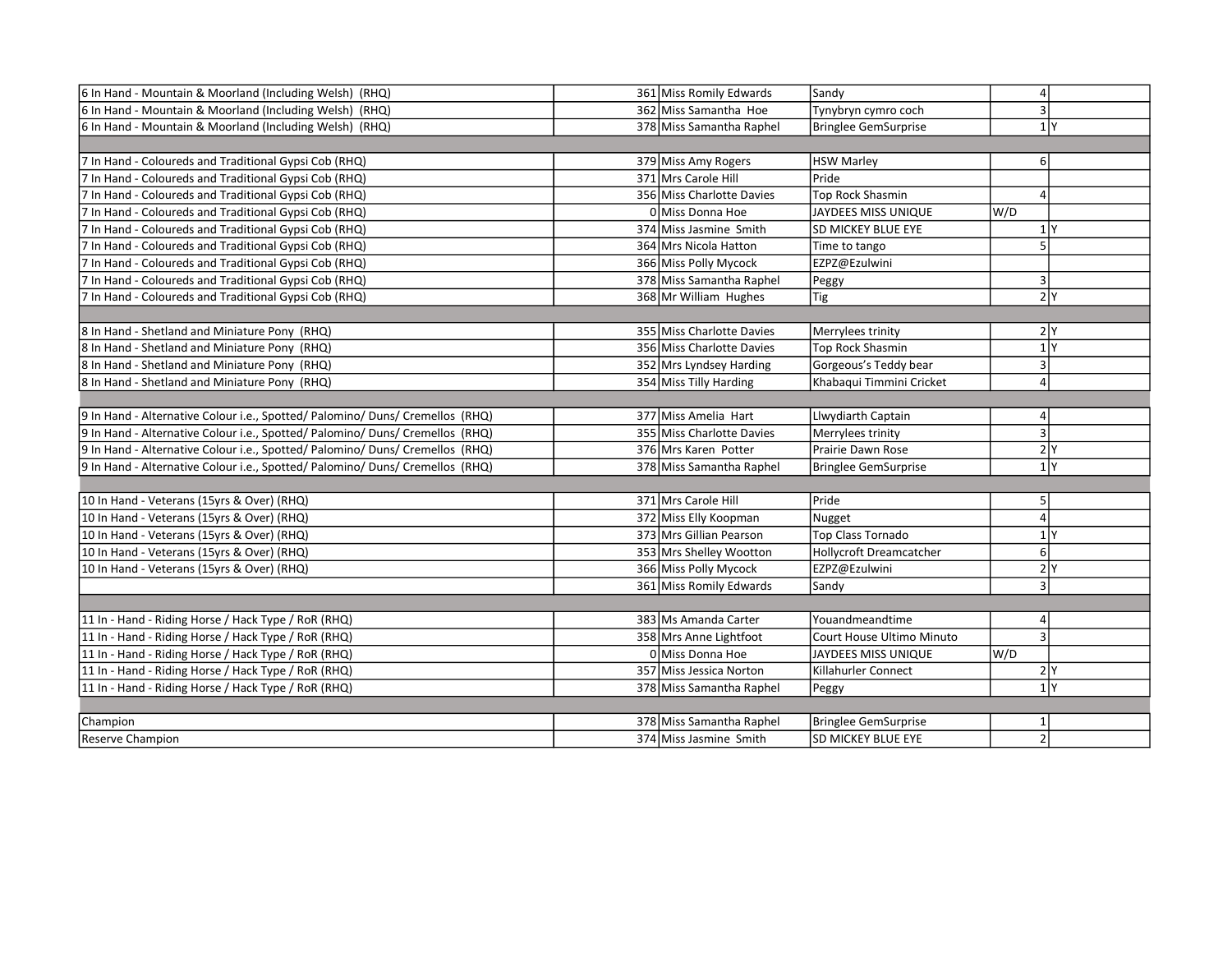|                                                                                           | Reaseheath Showing 27.02.2022 - Ridden |                                  |                             |         |                    |
|-------------------------------------------------------------------------------------------|----------------------------------------|----------------------------------|-----------------------------|---------|--------------------|
| <b>Class</b>                                                                              | <b>Rider Number</b>                    | <b>Rider Name</b>                | <b>Horse Name</b>           | Placing | <b>RH Champs</b>   |
| 13 Ridden - RoR / Riding Horse / Hack type (RHQ)                                          |                                        | 388 Miss Ashleigh Burbidge       | Push Over                   | 3       |                    |
| 13 Ridden - RoR / Riding Horse / Hack type (RHQ)                                          |                                        | 381 Miss Emma Pond               | Diptford Fleuretta          |         | 1 Y                |
| 13 Ridden - RoR / Riding Horse / Hack type (RHQ)                                          |                                        | 391 Miss Molly Turner            | Sparky                      |         | 2 Y                |
|                                                                                           |                                        |                                  |                             |         |                    |
| 14 Ridden - Lead Rein/ First Ridden (RHQ)                                                 |                                        | 380 Miss Aimee Baldwin           | Reylem Ellie May            |         | $1$ Y              |
| 14 Ridden - Lead Rein/ First Ridden (RHQ)                                                 |                                        | 363 Miss Molly Hatton            | Time to tango               |         | $\overline{3}$     |
| 14 Ridden - Lead Rein/ First Ridden (RHQ)                                                 |                                        | 382 Toby Lawton                  |                             |         | 2 Y                |
| 14 Ridden - Lead Rein/ First Ridden (RHQ)                                                 |                                        | Miss Ruby Jackson                | Flash Jack                  |         | $\overline{4}$     |
|                                                                                           |                                        |                                  |                             |         |                    |
| 15 Ridden - Novice Rider (Never to have won a 1st) (RHQ)                                  |                                        | 357 Miss Jessica Norton          | Killahurler Connect         |         | 2 Y                |
| 15 Ridden - Novice Rider (Never to have won a 1st) (RHQ)                                  |                                        | 385 Ms Mollie Myatt              | Pinewell margretta          |         | $\overline{3}$     |
| 15 Ridden - Novice Rider (Never to have won a 1st) (RHQ)                                  |                                        | 389 Miss Sophie Spencer          | Tulyrugg rose petal         |         | 1 Y                |
|                                                                                           |                                        |                                  |                             |         |                    |
| 16 Ridden - Novice Ridden Horse & Pony (Snaffle bridle only with Cavesson noseband) (RHQ) |                                        | 395 Miss Alice Tracey            | <b>Hortons Obsession</b>    |         | 1 Y                |
| 16 Ridden - Novice Ridden Horse & Pony (Snaffle bridle only with Cavesson noseband) (RHQ) |                                        | 387 Miss Ebony Campbell-Briggs   | Monarchill masterclass      |         | 6                  |
| 16 Ridden - Novice Ridden Horse & Pony (Snaffle bridle only with Cavesson noseband) (RHQ) |                                        | 381 Miss Emma Pond               | Diptford Fleuretta          |         | 2 Y                |
| 16 Ridden - Novice Ridden Horse & Pony (Snaffle bridle only with Cavesson noseband) (RHQ) |                                        | 392 Miss Isabel Handley          | Toffee                      |         |                    |
| 16 Ridden - Novice Ridden Horse & Pony (Snaffle bridle only with Cavesson noseband) (RHQ) |                                        | 374 Miss Jasmine Smith           | SD MICKEY BLUE EYE          |         | $\overline{3}$     |
| 16 Ridden - Novice Ridden Horse & Pony (Snaffle bridle only with Cavesson noseband) (RHQ) |                                        | 391 Miss Molly Turner            | Sparky                      |         |                    |
| 16 Ridden - Novice Ridden Horse & Pony (Snaffle bridle only with Cavesson noseband) (RHQ) | W/D                                    | Miss Samantha Raphel             | Peggy                       | W/D     | W/D                |
| 16 Ridden - Novice Ridden Horse & Pony (Snaffle bridle only with Cavesson noseband) (RHQ) |                                        | 389 Miss Sophie Spencer          | Tulyrugg rose petal         | 4       |                    |
| 16 Ridden - Novice Ridden Horse & Pony (Snaffle bridle only with Cavesson noseband) (RHQ) |                                        | 390 Mrs Steph Peto               | Portmore Downburst          |         | 5                  |
|                                                                                           |                                        |                                  |                             |         |                    |
| 17 Ridden - Open Ridden (Any height, age or type) (RHQ)                                   |                                        | 380 Miss Aimee Baldwin           | Reylem Ellie May            |         | 1 Y                |
| 17 Ridden - Open Ridden (Any height, age or type) (RHQ)                                   |                                        | 397 Miss Charlotte Brooke Rankin | Sorrelcourt rock ferry      |         | 5                  |
| 17 Ridden - Open Ridden (Any height, age or type) (RHQ)                                   |                                        | 394 Mrs Claire Roston            | Hollyrock brody             |         | $\overline{4}$     |
| 17 Ridden - Open Ridden (Any height, age or type) (RHQ)                                   |                                        | 372 Miss Elly Koopman            | Nugget                      |         |                    |
| 17 Ridden - Open Ridden (Any height, age or type) (RHQ)                                   |                                        | 384 Miss Ferne Nicholas          | Prime Time Lad              |         |                    |
| 17 Ridden - Open Ridden (Any height, age or type) (RHQ)                                   |                                        | 370 Miss marysia Hughes          | Rodney trotter              |         | $6 \mid$           |
| 17 Ridden - Open Ridden (Any height, age or type) (RHQ)                                   |                                        | 385 Ms Mollie Myatt              | Pinewell margretta          |         |                    |
| 17 Ridden - Open Ridden (Any height, age or type) (RHQ)                                   |                                        | 386 Miss Rhiannon Donoghue       | Dancing with Mr Darcy       |         | $\overline{3}$     |
| 17 Ridden - Open Ridden (Any height, age or type) (RHQ)                                   |                                        | 378 Miss Samantha Raphel         | <b>Bringlee GemSurprise</b> |         | 2 Y                |
| 17 Ridden - Open Ridden (Any height, age or type) (RHQ)                                   |                                        | 282 Toby Lawton                  |                             |         |                    |
|                                                                                           |                                        |                                  |                             |         |                    |
| 18 Ridden - Hunter Type / Cob Type / Heavy Horse (RHQ)                                    |                                        | 395 Miss Alice Tracey            | Cobsession                  |         | 1 Y                |
| 18 Ridden - Hunter Type / Cob Type / Heavy Horse (RHQ)                                    |                                        | 400 Mrs Andrea Parton            | Mcloughlin Boy              |         | 4 <sup>1</sup>     |
| 18 Ridden - Hunter Type / Cob Type / Heavy Horse (RHQ)                                    |                                        | 397 Miss Charlotte Brooke Rankin | Sorrelcourt rock ferry      |         | 2 <sup>N</sup>     |
| 18 Ridden - Hunter Type / Cob Type / Heavy Horse (RHQ)                                    |                                        | Mrs Claire Roston                | Hollyrock brody             | W/D     |                    |
| 18 Ridden - Hunter Type / Cob Type / Heavy Horse (RHQ)                                    |                                        | Miss Katy Whitaker               | Dragoon la man              | W/D     |                    |
| 18 Ridden - Hunter Type / Cob Type / Heavy Horse (RHQ)                                    |                                        | 391 Miss Molly Turner            | Sparky                      |         | 3                  |
|                                                                                           |                                        |                                  |                             |         |                    |
| 19 Ridden - Open Mountain & Moorland (Including Welsh) (RHQ)                              |                                        | 387 Miss Ebony Campbell-Briggs   | Monarchill masterclass      |         | 3                  |
| 19 Ridden - Open Mountain & Moorland (Including Welsh) (RHQ)                              |                                        | 393 Miss Ellie Salt              | Manor winnie's comet        |         | 2 Y                |
| 19 Ridden - Open Mountain & Moorland (Including Welsh) (RHQ)                              |                                        | 378 Miss Samantha Raphel         | <b>Bringlee GemSurprise</b> |         | $1$ Y              |
| 19 Ridden - Open Mountain & Moorland (Including Welsh) (RHQ)                              |                                        | 390 Mrs Steph Peto               | Portmore Downburst          |         | $\overline{4}$     |
|                                                                                           |                                        |                                  |                             |         |                    |
| 20 Ridden - Coloureds and Traditional Gypsi Cob (RHQ)                                     |                                        | 397 Miss Charlotte Brooke Rankin | Sorrelcourt rock ferry      |         | 2 <sub>l</sub> Yes |